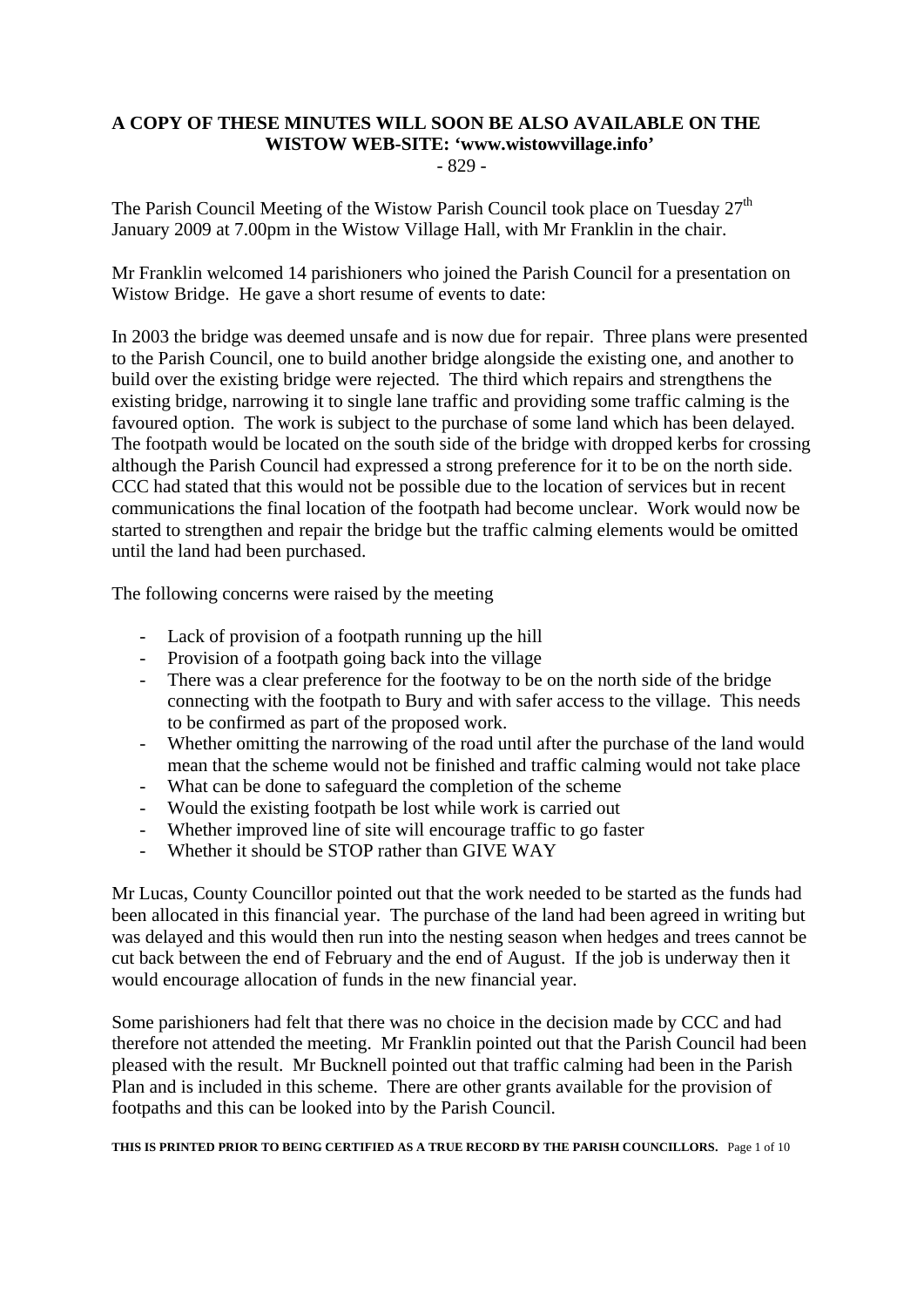Clarification of what form the traffic calming would take was requested and it was explained that there will be painted markings in the road and traffic signs leading up to the bridge in both directions. The bridge will be narrowed from 4.9m to 4m with priority to vehicles leaving the village. It must also be noted that English Heritage have to approve all plans for the bridge.

Mr Franklin explained that the Parish Council had raised several enquires with CCC regarding the footpath, whether works should be delayed until the purchase of the land is agreed but were still awaiting response. It was agreed that the issues raised tonight would be forwarded to CCC for their response and another meeting would be arranged and a representative from CCC would be asked to attend. The query would also be raised as to whether a Road Traffic Order is required as this could affect the timescale of the work.

Mr Franklin thanked everyone for their attendance and closed the presentation at 7.45 pm.

## 1 **APOLOGIES FOR ABSENCE:** Mr Mr Leigh and Mr Ward

1.1 **PRESENT:** Mr Franklin, Dr Farrar, Mr Williams, Mr Cook, Mr Bucknell, Mr MacInnes, Mr Lucas, Mrs Coles (Clerk) and PCSO Tiernan .

## 2 **TO SIGN AND APPROVE MINUTES OF THE PARISH COUNCIL MEETING DATED 25TH NOVEMBER 2008**

2.1 As these minutes had been circulated around the Councillors present prior to this meeting, and there being no further queries regarding these, they were voted upon and unanimously approved as being correct.

## 3 **MATTERS ARISING FROM PREVIOUS MINUTES**

3.1 There were no matters arising.

## 4 **MEMBERS DECLARATION OF INTEREST FOR ITEMS ON THIS AGENDA**

4.1 It was noted that as Mr Leigh and Mr Cook were members of the Village Hall Committee, they had declared openly their personal interests under the New Code of Conduct of the Local Government Act 2000, Part 3, and therefore were still able to participate in aspects of business dealing with the Village Hall. Mr Cook had also declared openly that as the current Village Handyman, he would not take part in any discussions that involved work to be undertaken by the Village Handyman.

4.2 Mr Bucknell declared an interest, with regards to any items under Agenda item 10, as a member of the Huntingdonshire District Council, also with regards to any Planning matters related to the Village Hall and any discussion related to the Gypsy and Traveller Sites consultation.

**THIS IS PRINTED PRIOR TO BEING CERTIFIED AS A TRUE RECORD BY THE PARISH COUNCILLORS.** Page 2 of 10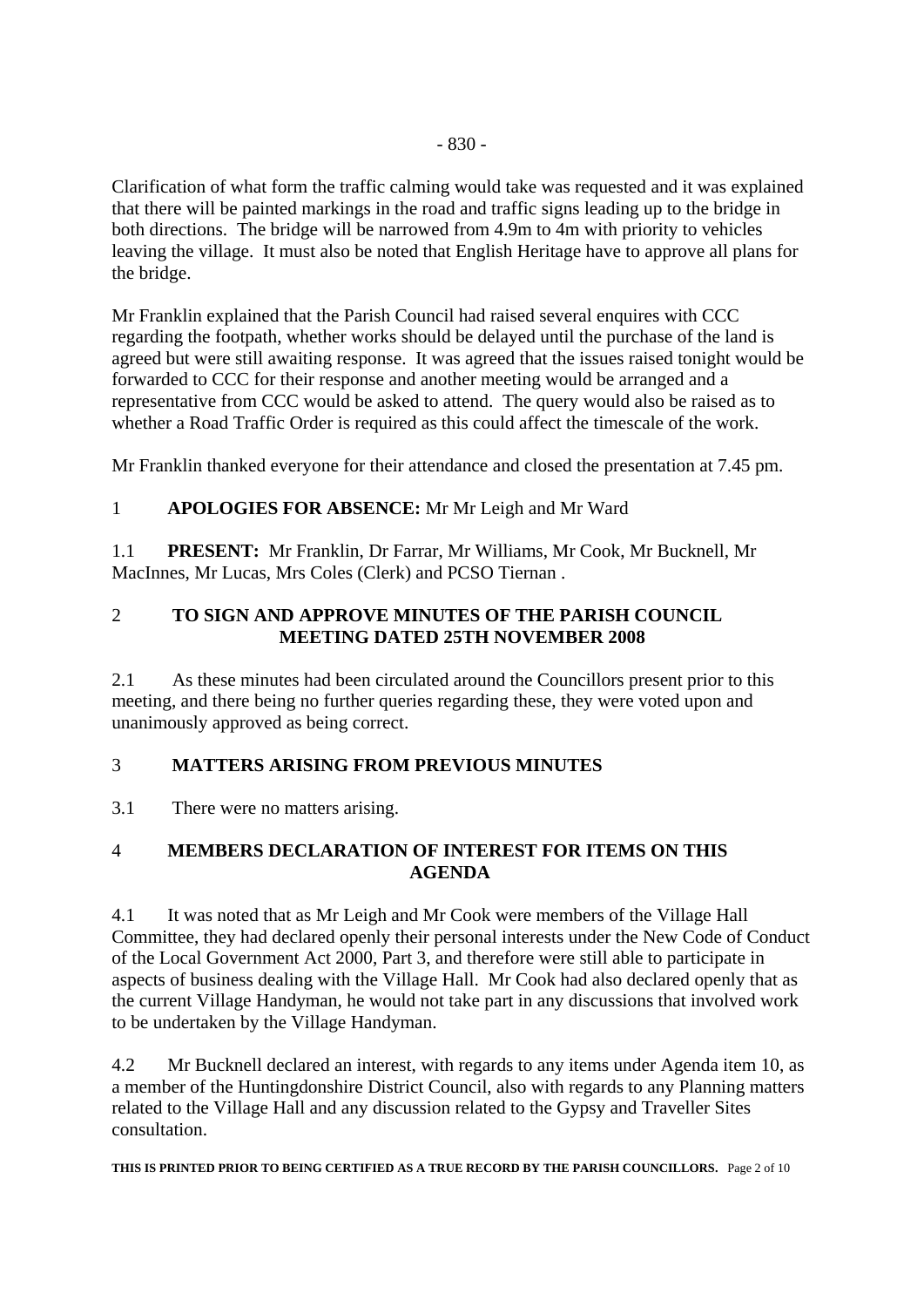4.3 Mr Franklin declared an interest with regards to any reference to Wistow in Bloom, as a member of the Committee.

### 5 **COMMUNITY LIAISON OFFICER - ANY POLICE OR CRIME ISSUES TO BE DISCUSSED?**

- 5.1 PCSO Tiernan had come to the meeting to follow up on gritting issues. It had become clear that the hill into Wistow will not be gritted this year but Mr Lucas was doing his best to have it added to the route for next year. CCC will provide salt for the existing bins. There followed a discussion on liability and the Clerk would contact our insurers to discuss liability implications if parishioners take on the responsibility for spreading the salt. The Clerk would also contact CCC to ask them to fill the salt bins and also look to purchase another scoop for the bins.
- 5.2 PCSO Tiernan stated that there was nothing to report on crime.
- 5.3 She would provide a website link for the Warboys area Neighbourhood Police Meeting and also informed us that Becca Johnson would be working in St Ives until further notice.

PCSO Tiernan was thanked for her report and left the meeting at 7.55.

## 6. **WISTOW BRIDGE – FOLLOW UP ON PRESENTATION**

6.1 Mr Lucas reported that the bridge had been mentioned in the Ramsey Market Town Strategy draft being set out.

6.2 Most of the questions that were asked tonight had been raised by the Parish Council, Mr Williams hoped that parishioners appreciated that the Council were doing their best to get answers and establish exact information. It was agreed that a questions and answers leaflet would be prepared as soon as definite answers to all the questions raised by the Council and the Parishioners were obtained. A representative from CCC would be asked to attend a meeting and if an evening was not convenient it would be suggested that an afternoon meeting be arranged as many of those present this evening would be able to attend if enough notice was given. The Clerk would type up the notes from the presentation and circulate to Councillors present and contact CCC.

Mr Lucas gave his apologies and left the meeting at 8.05

**THIS IS PRINTED PRIOR TO BEING CERTIFIED AS A TRUE RECORD BY THE PARISH COUNCILLORS.** Page 3 of 10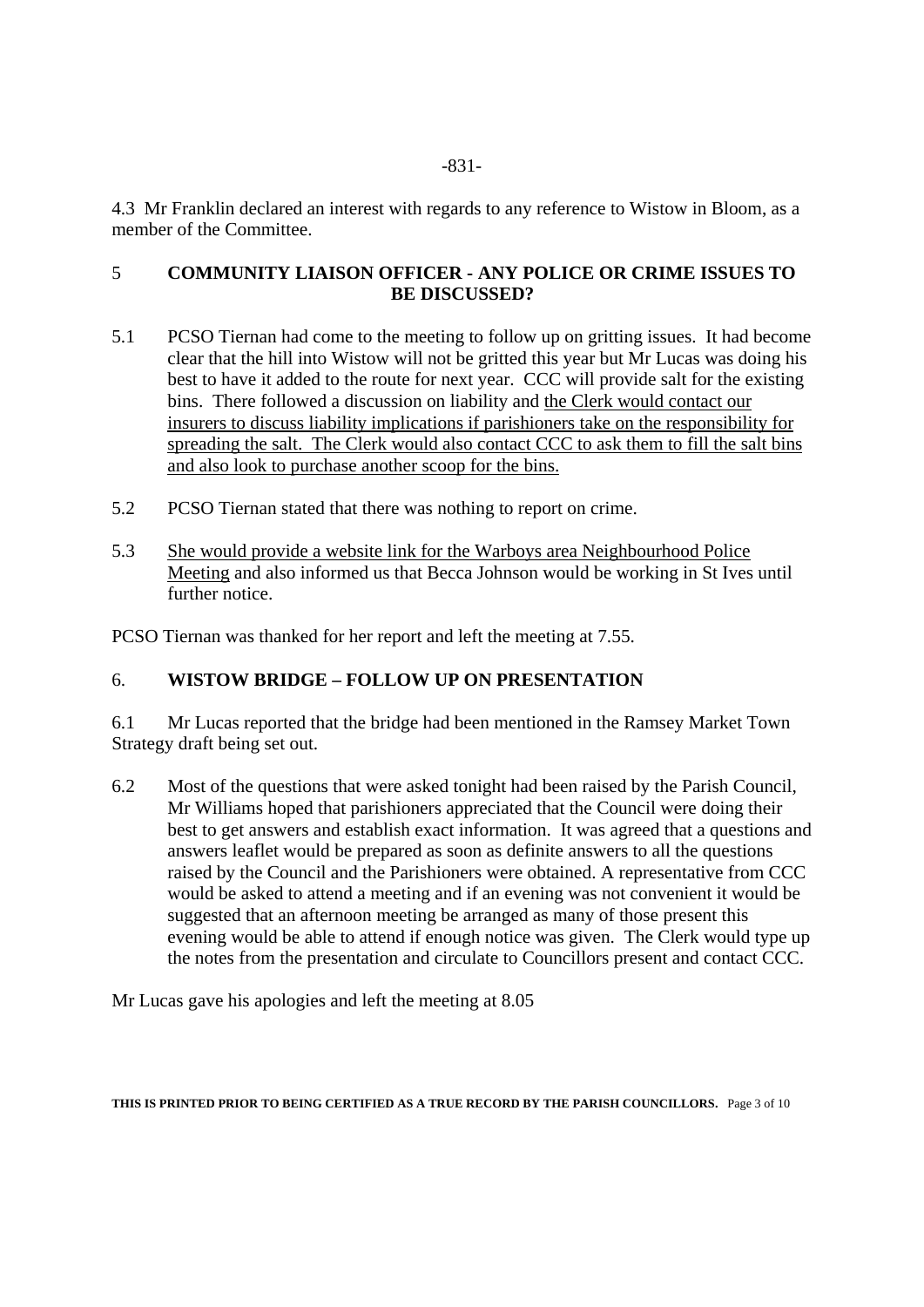#### -832-

#### 7 **a- FINANCE - TO APPROVE THE FINANCIAL STATEMENT/ PAYMENT OF ACCOUNTS FOR DECEMBER 2008 AND JANUARY 2009**

7.1 As this had been circulated around the Councillors present prior to this meeting, and there being no further comments, these were voted upon and unanimously confirmed as being a true record.

## **b- FINANCE - TO APPROVE PAYMENT OF OUTSTANDING AMOUNTS: MRS P COLES – NOV/DEC SALARY (RATES AS PER MINUTE NO. 13.1 OF THE MEETING DATED THE 29TH APRIL 2008) £ 296.78 CPALC – NEW CLERKS COURSE £ 200.00 HUNTINGDON DISTRICT COUNCIL – GRASSCUTTING £ 845.80**

7.2 These payments listed were formally approved at this meeting, and the cheques duly signed.

#### 7 **c- FINANCE - TO REVIEW CASH FLOW AND RESOLVE ANTICIPATED ISSUES**

7.3 As this Cash Flow Document had been circulated around the Councillors present prior to this meeting, this was voted upon and unanimously confirmed as being a true record.

#### 8 **CORRESPONDENCE**

8.11 Mr Cook reported that he had the forms in regarding Parish Paths P3 and was asked what the benefits of joining were. There would be no cost of joining and there may be grants available. The main objective is to link up paths with those of neighbouring parishes. If no costs were involved then it was agreed to join. The Clerk would look out any past paperwork that may be relevant.

8.12 The Clerk had a request from Wistow in Bloom for a donation of £250. Following discussion it was agreed that a donation of £200 in line with last year was appropriate but following further discussion Mr Williams proposed and Mr Bucknell seconded that an extra £50 could be justified as the committee and friends would clear the leaves on the greens at the entrance to the village. This was carried unanimously and the Clerk was instructed to forward a cheque for £250.

8.13 The Clerk had also received a letter from Mr Bance regarding leaves on the greens at the entrance to the village and also the lack of road sweeping. Mr Bucknell would look into the road sweeping arrangements and report back at the next meeting and Wistow in Bloom would be raking up the leaves during February, as they had last year. The Clerk would respond to Mr Bance accordingly.

**THIS IS PRINTED PRIOR TO BEING CERTIFIED AS A TRUE RECORD BY THE PARISH COUNCILLORS.** Page 4 of 10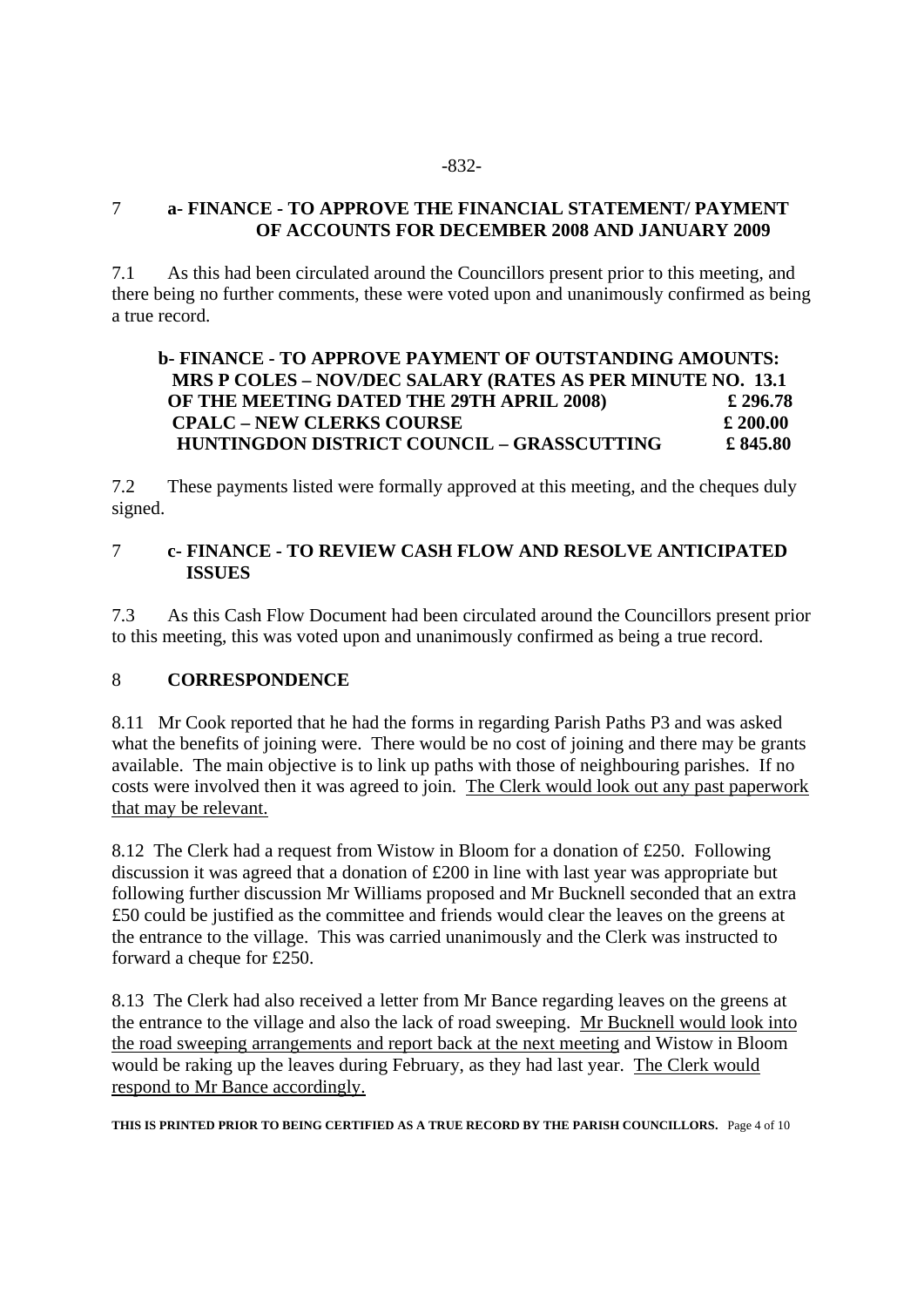- 8.14 Taxis in Huntingdonshire Taxi Numbers consultation
- 8.15 Gypsy and Traveller Sites Development Plan Document issues Consultation: Summary
- 8.16 Minerals and Waste Public Consultation poster to be put on notice board
- 8.17 CPALC AGM minutes, to be circulated to Councillors
- 8.18 Community Fuel Clubs information to go on website
- 8.19 HDC Public Meetings Schedule

## 8.2 **CORRESPONDENCE PREVIOUSLY CIRCULATED**

- 8.21 HDC Christmas Collection
- 8.22 HDC Public Meetings Schedule<br>8.23 HDC Standards Committee Min
- 8.23 HDC Standards Committee Minutes
- 8.24 CCC annual report
- 8.25 Development Control Panel Agenda
- 8.26 Wildlife Training Workshops
- 8.27 Communities in Control consultation paper
- 8.28 Winter Gritting and Snow Clearance
- 8.29 Countryside events
- 8.210 In Touch NHS
- 8.211 Luminus Performance Review 2007-08
- 8.212 Community Action

## 8.3. **CORRESPONDENCE AVAILABLE AT MEETING**

- 8.31 COPE newsletter
- 8.32 Various play equipment brochures
- 8.33 Various outdoor furniture brochures

## **9**. **ALLOTMENT OUTSTANDING ISSUES, INCLUDING RECEIPTS OF RENTS**

9.1 The Clerk reported that all rents had been received.

8.2 Mr Cook reported that he had seen someone shooting on the allotments and asked whether there was anything in the tenancy agreement regarding this. The Clerk passed Mr Cook a copy of the Agreement and pointed out that rent review must be notified after  $6<sup>th</sup>$ April and before  $11<sup>th</sup>$  October. She and Mr Cook would arrange a meeting to go through the files and an item was to be added to the April meeting's agenda.

#### 10 **TO CONSIDER ANY PLANNING APPLICATIONS RECEIVED - THREEWAYS, CHURCH STREET, WISTOW**

10.1 The Clerk confirmed that due to the closing date she had already responded to this application having sent the plans round to the Councillors.

**THIS IS PRINTED PRIOR TO BEING CERTIFIED AS A TRUE RECORD BY THE PARISH COUNCILLORS.** Page 5 of 10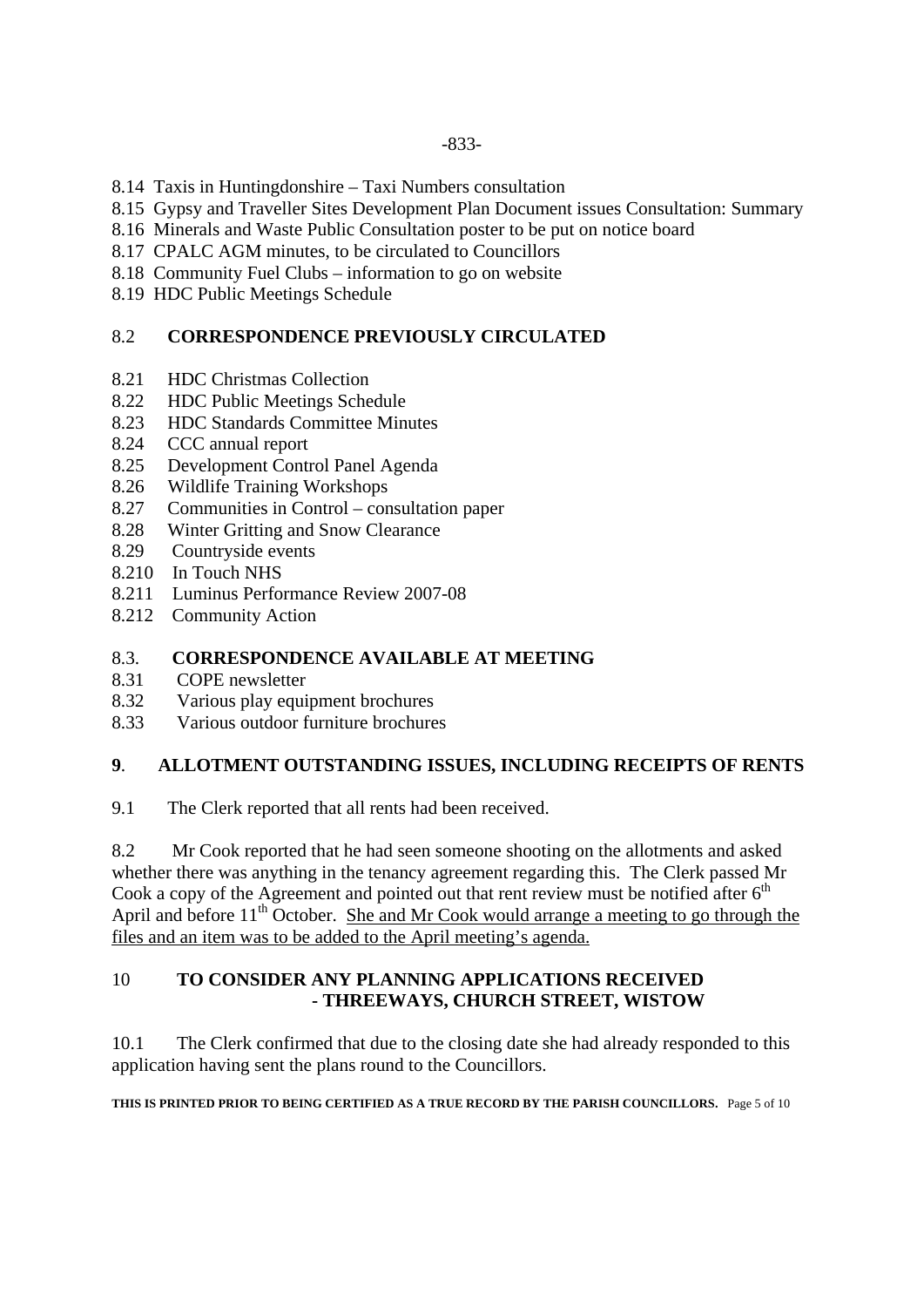### 11 **FREEDOM OF INFORMATION ACT – MODEL PUBLICATION SCHEME**

11.1. The forms had been received from ICO and the Clerk will complete and display them. Mr Bucknell proposed and Mr Franklin seconded a charge of £25 for each request for information. This was carried unanimously.

#### 12 **PARISH COUNCILLOR VACANCY – ANY APPLICATIONS RECEIVED**

12.1 Mr Franklin formally welcomed Mr MacInnes back. Two people had expressed an interest in the position and had been at the Presentation. The Clerk would confirm that they were interested in the vacancy and invite them to the February meeting.

## 13 **PARISH PLAN ACTION PLAN WORKING PARTIES FEEDBACK AND UPDATES -**

#### **a- TRAFFIC AND ROAD ISSUES - MR COOK AND MR BUCKNELL?**

13.1 The problem in the road in Parsonage Street had been reported.

#### **b- PEDESTRIANS - MR COOK TO REPORT?**

13.2 Nothing to report

## **c- LIGHTING - DR FARRAR TO REPORT?**

13.3 A light is out on the corner of Harris Lane and Mill Road – PC2, the Clerk will report it. Mr MacInnes felt that another light would be helpful in Bridge Street and Mr Bucknell would look into the possibility of a lighting grant.

## **d- LITTER – MR COOK TO REPORT?**

13.4 Nothing to report

## **e- COUNTRYSIDE - MR COOK TO REPORT?**

13.5 Mr Cook raised two areas for consideration. The brambles on the north side of the bridge to be cut back and the hedge on the corner of Mill Road and Raveley Road. Following discussion it was agreed that Mr Cook would pass on his contact at CCC for the Clerk to contact to ascertain what we are able to do with the hedge.

**THIS IS PRINTED PRIOR TO BEING CERTIFIED AS A TRUE RECORD BY THE PARISH COUNCILLORS.** Page 6 of 10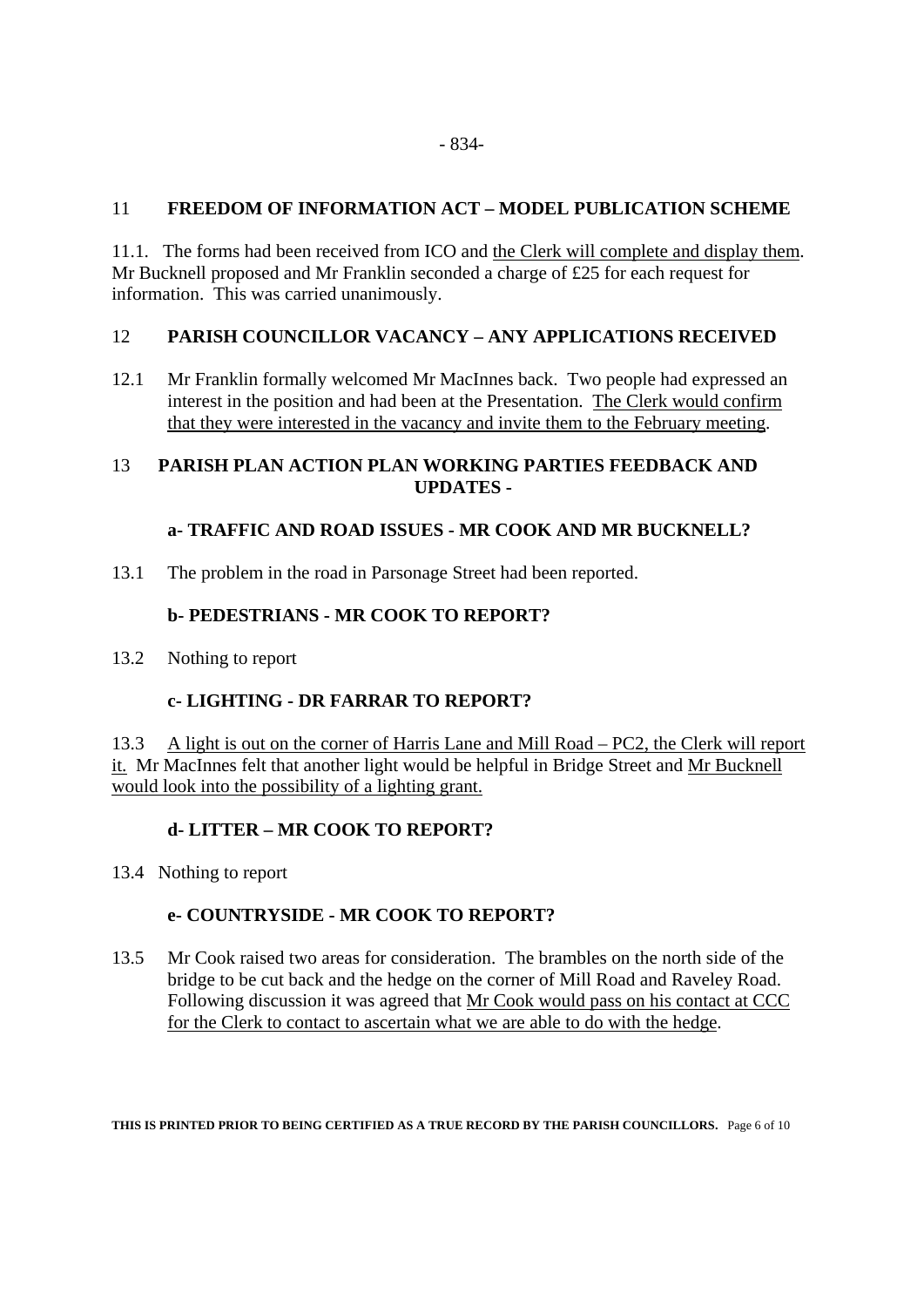## **f- ACTIVITIES, SPORTS, CLUBS, SOCIETIES ETC. AND OTHER YOUTH ISSUES - DR FARRAR/ MR BUCKNELL/ MR WILLIAMS TO REPORT?**

13.6 There had been no news on the Youthclub, the Clerk would contact Mrs Pye and Mrs Barker to ask for formal notification that the Club is closed and to ascertain how much money is available. A piece of equipment for the playground can then be considered.

## **g- VILLAGE HALL - MR COOK AND MR LEIGH TO REPORT?**

13.7 Mr Cook reported that drawings were discussed at the meeting last week and extension to the side of the hall is restricted so that the existing windows are left. The Plans will be provided to the Parish Council once an acceptable route forward is established. Mr Williams asked whether a glass lobby had been considered. He also requested a lock on the front door so that it may be used for access, Mr Cook would look into this. The new ramp had been put to use and was given the seal of approval.

## **h- FLOODING - MR BUCKNELL TO REPORT?**

13.8 Mr Bucknell had attended a meeting and the Brook had been discussed as there are issues at Alconbury.

## **i- VILLAGE SIGNS - MR COOK AND MR BUCKNELL TO REPORT?**

13.9 Mr Bucknell reported that he had tried to speak with Dan Smith before the meeting regarding the grant but he was not available. Mr Franklin reported that the frame was being made and the artwork being drafted for approval, a plinth and oak post would need to be provided. Mr Bucknell would try again to speak with Dan Smith in the next few days.

## 14 **a- PLAYGROUND - MR BUCKNELL, MR COOK & CLERK TO REPORT**

14.1 Mr Cook will tighten the aerial runway.

14.2 Dr Farrar enquired how the risk assessment forms were working.

## 14 **b- GRASSCUTTING - MR COOK, MR BUCKNELL, MR LUCAS & CLERK TO REPORT**

14.3 The Clerk reported that letters requesting quotes for grasscutting for next season had been sent out.

**THIS IS PRINTED PRIOR TO BEING CERTIFIED AS A TRUE RECORD BY THE PARISH COUNCILLORS.** Page 7 of 10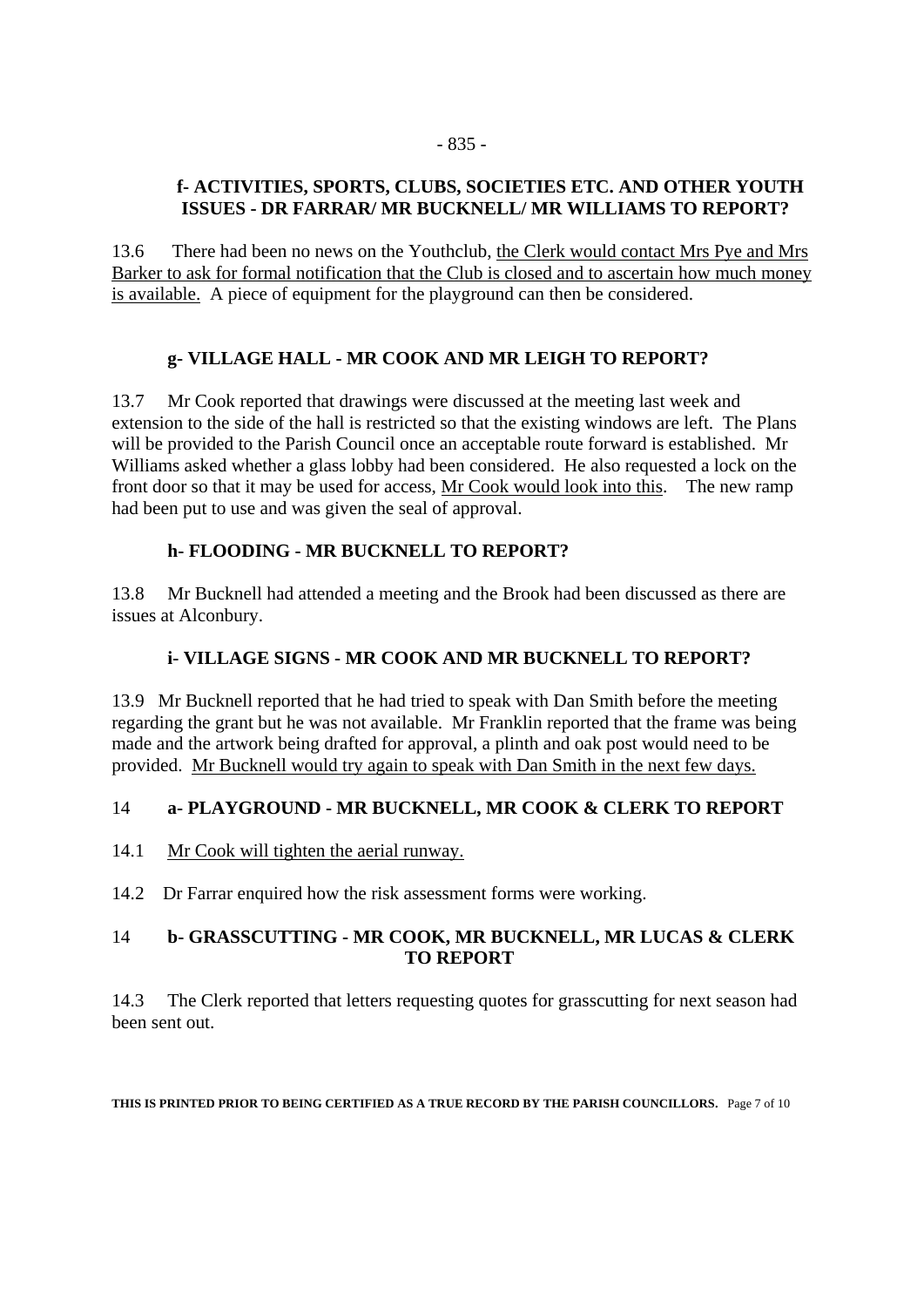#### -836-

#### **7. c- GRANTS –MR BUCKNELL AND CLERK TO REPORT (INCLUDING DISCUSSION OF ANY GREEN/ ENVIRONMENTAL ISSUES THAT COULD BE OBTAINED BY WIND FARM GRANT MONIES?)**

14.4 Mr Bucknell would clarify the situation regarding grants for next month, applications would need to be in for May.

#### **7. ITEMS FOR THE WISTOW WARBLER AND WISTOW WEB SITE – TO INFORM JOHN DRANSFIELD AND DR FARRAR OF RELEVANT ARTICLES (ALSO TO DISCUSS OTHER ITEMS RELATING TO COMMUNICATION ISSUES)**

15.1 Dr Farrar would put something on the website about the Oil Bulk Buying and the information would also be passed to John Dransfield. Dr Farrar also reported that he had set up a small section for Agendas.

#### 16 **MONTHLY AUDIT – NOMINEE FOR NEXT MEETING?**

16.1 As Mr Leigh was absent Mr Cook agreed to do this month's audit and Mr Franklin would do next month.

## 17. **DATE OF NEXT MEETING – TUESDAY 24TH FEBRUARY 2009 AT 7.30PM**

There being no further business to discuss, the meeting closed at 9.30pm.

**THIS IS PRINTED PRIOR TO BEING CERTIFIED AS A TRUE RECORD BY THE PARISH COUNCILLORS.** Page 8 of 10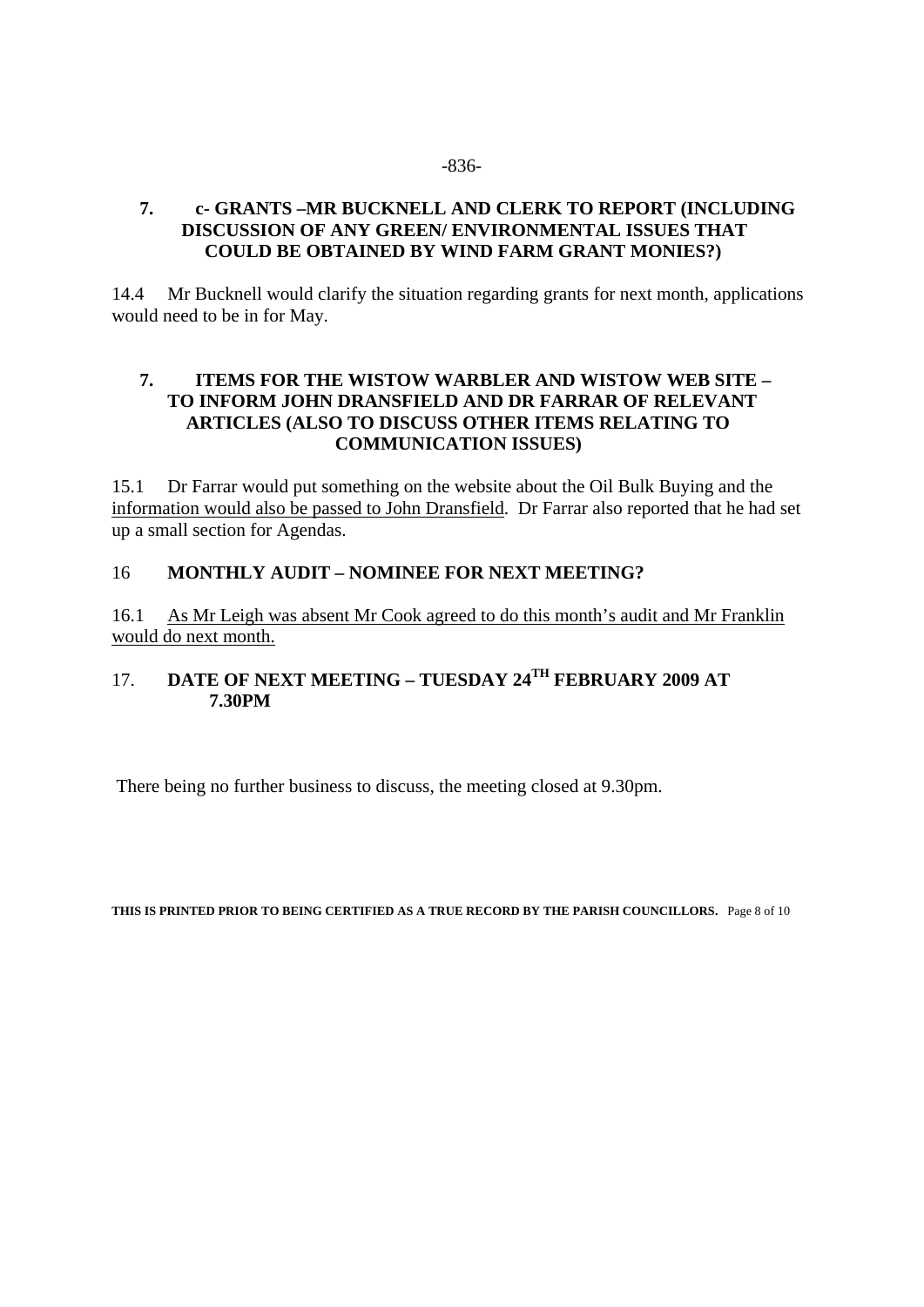#### **PLANNING APPLICATIONS RECEIVED FROM AUGUST 2007**

Wistow Parish Council - WPC Huntingdonshire District Council - HDC Not Yet known - NYK

|              |                                                                                                |                                                      | <b>Approved and Date</b> |                                 |
|--------------|------------------------------------------------------------------------------------------------|------------------------------------------------------|--------------------------|---------------------------------|
| App.Number   | <b>Property Address</b>                                                                        | <b>Purpose</b>                                       | <b>WPC</b>               | <b>HDC</b>                      |
|              | 07/02598/FUL 4 Oakland's Close, Wistow                                                         | <b>Extension to Porch</b>                            |                          | $Yes - Yes -$<br>28/8/07 6/9/07 |
| 07/02657/FUL | 07/02658/LBC Lavender Cottage, Church Extension to staircase and Yes - Yes -<br>Street, Wistow | alterations to garage and dwelling $25/9/07$ 9/10/07 |                          |                                 |
|              | 07/03808/FUL Haven, Shillow Hill, Wistow Conservatory Erection                                 |                                                      | 27/11/07 4/1/08          | $Yes - Yes$                     |
|              | 08/00500/FUL Rookes Grove Farm,<br>Mill Road, Wistow                                           | Erection of 2 dwellings and<br>access road           | 26/2/08 18/6/08          | Yes - Yes                       |
|              | 08/00599/FUL Poultry Houses, Shillow Hill, Erection of Agricultural<br>Wistow                  | dwelling                                             | Yes - NYK<br>25/3/08     |                                 |
| 08/03478/FUL | Threeways, Church Street<br>Wistow                                                             | Add pitched roof to flat roof<br>extension at rear   | Yes<br>07/01/09          |                                 |

**THIS IS PRINTED PRIOR TO BEING CERTIFIED AS A TRUE RECORD BY THE PARISH COUNCILLORS.** Page 9 of 9